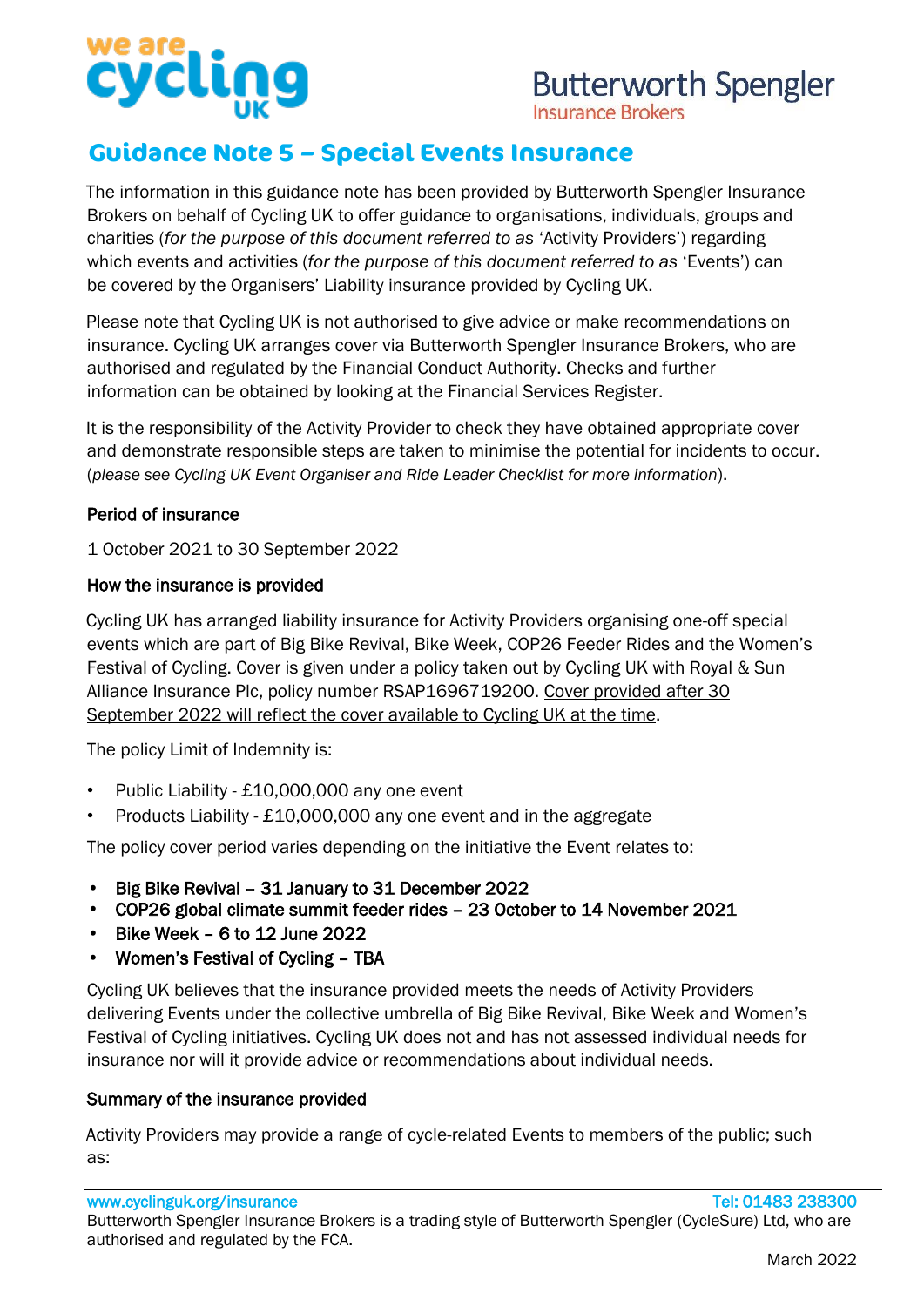

- Cycle rides
- Cycle confidence training sessions With regards to Cycle confidence training sessions; Activity Providers don't necessarily require a formal qualification; however, they should be able to demonstrate practical experience in providing cycling advice such as skills training or coaching sessions.
- Social activities, such as a cycle club open day or village fete
- The provision of maintenance advice related to cycling or cycle maintenance; such as tune- ups, puncture repairs, adjustments and replacing brake blocks and cables
- Maintenance and teaching sessions With regards to Dr Bike sessions; Activity Providers don't necessarily require a formal qualification; however, they should be able to demonstrate practical experience in cycle maintenance.
- Cover also includes catering aspects provided as part of the Event; such as tea stops during a ride or a barbecue for ride participants at the end of the Event.

Cover is provided for claims made against Activity Providers for injury or damage caused to a third party as a result of:

- Any cycling related Event an Activity Provider is responsible for
- Any expert advice related to cycling an Activity Provider delivers
- Cycles supplied or hired out by an Activity Provider, providing cycle supply or hire is not their main business.

#### Cover for organised rides

Activity Providers can be insured for Events that include an organised ride such as:

- Leisure rides
- Touring rides
- Audax rides

In addition, cover will be valid providing:

- The ride is run in accordance with any guidance issued by Cycling UK
- All participants on the ride are registered by completing a Cycling UK [signing on sheet.](https://www.cyclinguk.org/sites/default/files/document/2019/10/signing_in_and_out_sheet_v2_bw.pdf)
- Rides in collaboration with other individuals or bodies clearly state that the Activity Provider is the main organiser of the ride and that Cycling UK guidelines have been applied to the event.

Events that will not be insured include:

- Any form of competitive cycling
- Time trials
- Mass start races
- School rides or events specifically for minors under the age of 13 years.

In addition, cover cannot be used for:

• Employee Liability insurance